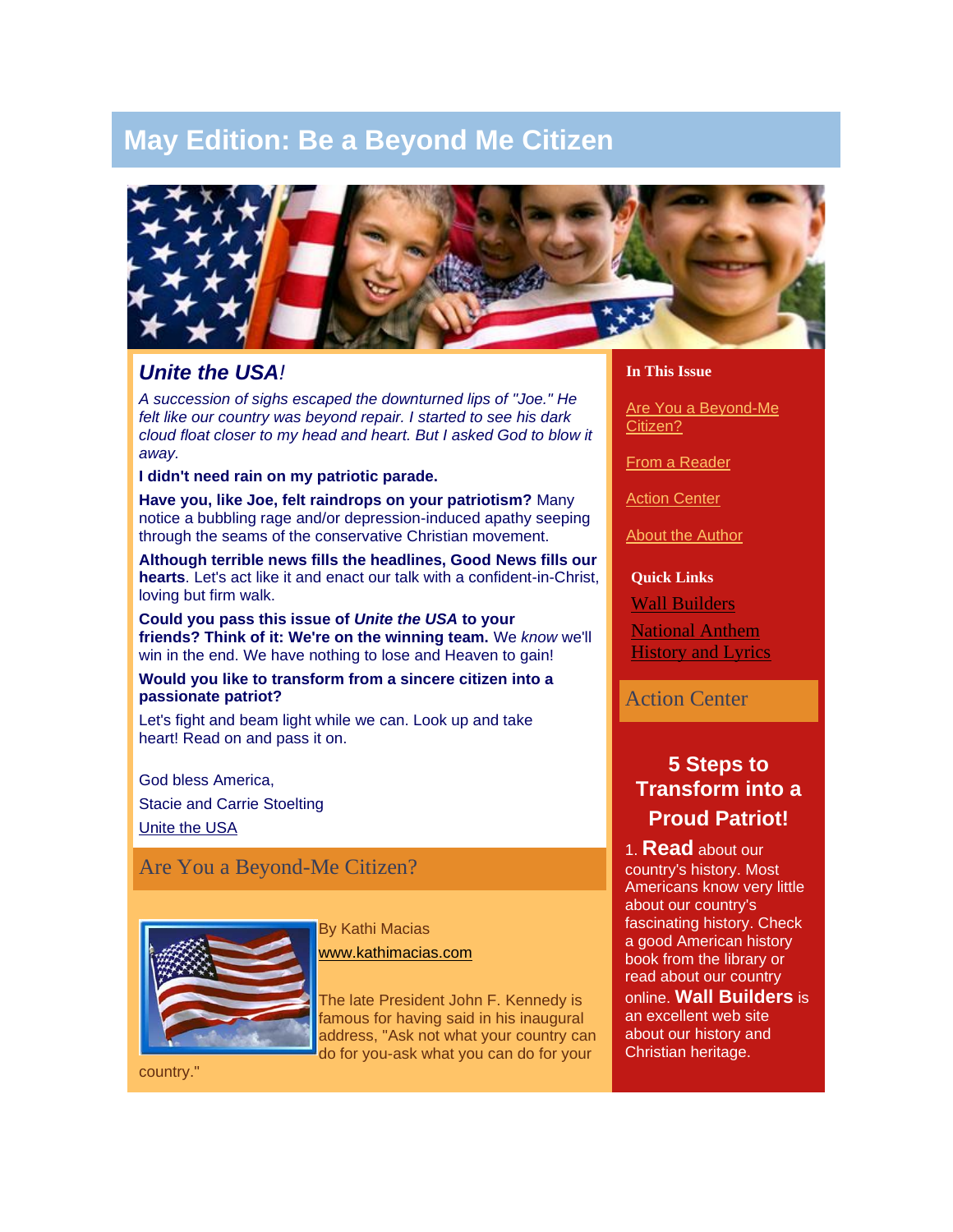Though he may not have been familiar with the specific term, the newly elected president was, in effect, calling on us as Americans to become "beyond me" citizens who, rather than limiting our efforts to our own immediate concerns, instead willingly give of ourselves to better our country. Sadly, since that frigid day in January 1961, many of us have ignored President Kennedy´s wise advice and have drifted in the opposite direction, ever polishing and honing our "what can the government do for me" attitude.

How has that happened? And what is a "beyond me" citizen? The answers to those two questions go hand in hand.

A "beyond me" citizen understands that our country was established to afford freedom of choice to those who live here; however, with that freedom comes responsibility. Because this country, in the words of another late president, was established as a "government of the people, by the people, for the people," then "we the people" must govern accordingly.

As in any governing body, whether a family or a nation, if those who govern (and in America that includes all citizens, not just those elected or appointed officials on the Hill or in the White House or in judicial chambers) do so with selfish motives, the health of the entire governed body will suffer. If the children within a family do nothing but stomp their feet and demand their "rights" (whether real or imagined), while refusing to contribute to the overall welfare of the household, that family is in serious trouble, regardless of how deeply the parents may love those children. And if parents reward those tantrums and enable that sort of behavior, the family is doomed.

I came of age during a time when everyone was marching for their rights, burning flags, and denouncing the very ones who were doing their best to be "beyond me" citizens (at times even giving their lives) to protect those rights. I was in danger of getting caught up in that sort of thinking myself until I noticed that no one seemed to be marching for and demanding their responsibilities. It was a watershed moment for me, as I realized I could remain a selfish, immature child for the rest of my life, throwing tantrums and expecting others to clean up my messes, or I could take a deep breath, square my shoulders, and find out what I could do to help. In other words, I came to the point of deciding whether I wanted to remain part of the problem or become part of the solution.

That was probably one of my first revelations that life really wasn´t all about me. It was a lesson I had to learn many times over the years-and still do!-but it was one that would serve me well, as I began to understand the need to be a "point of light" in the darkness, rather than another voice denouncing that darkness but doing nothing to dispel it.

President Kennedy had it right. As citizens who love this country,

#### 2. **Watch** national

news.Having had friends at Fox News and CBN, we favor watching clips online at their sites: **[Fox](http://rs6.net/tn.jsp?et=1102583012978&s=1&e=0012O_kDKsbAyWLK920FEy2yQXI990Q6sG1utGFyzqey976jlI78CEY91Xj03UYlaXBKiNM9wj7ffHxqZr7Us3jucPWt1iSedSHx0-DQonB5W0=)** 

**[News](http://rs6.net/tn.jsp?et=1102583012978&s=1&e=0012O_kDKsbAyWLK920FEy2yQXI990Q6sG1utGFyzqey976jlI78CEY91Xj03UYlaXBKiNM9wj7ffHxqZr7Us3jucPWt1iSedSHx0-DQonB5W0=) and [CBN](http://rs6.net/tn.jsp?et=1102583012978&s=1&e=0012O_kDKsbAyWyJ0RRiNuonAUgComr3DM1X9rH6IKIvdWBjMclyZhG14LoylWFnliCmApYeufFTCiZ98_Yy-ju7L6xxZDIBr-V)  [News.](http://rs6.net/tn.jsp?et=1102583012978&s=1&e=0012O_kDKsbAyWyJ0RRiNuonAUgComr3DM1X9rH6IKIvdWBjMclyZhG14LoylWFnliCmApYeufFTCiZ98_Yy-ju7L6xxZDIBr-V)**

3. **Always vote.** Erase apathy from your vocabulary. Exercise your right to vote. Voting does make a difference!

4. **Learn** the words to the "Star Spangled Banner."

5. **Pray** for our country and its leaders! When hearts change, new policies follow.

**About the Author**



Kathi Macias is an award-winning author and speaker, with more than 20 books to her credit. View Kathi´s website [www.kathimacias.com](http://rs6.net/tn.jsp?et=1102583012978&s=1&e=0012O_kDKsbAyVFjOg64HYvI2o4Oc9Sz961BscZPsq6jqPuhJOCsMUEWsPeOTENWZ9Cv-Qc8mx_pHkmqDcK31mRdgBl--8tJf57HCnhqoDRD11qGYM9VwFnTA==) to learn more about this exceptional author and her many excellent books.